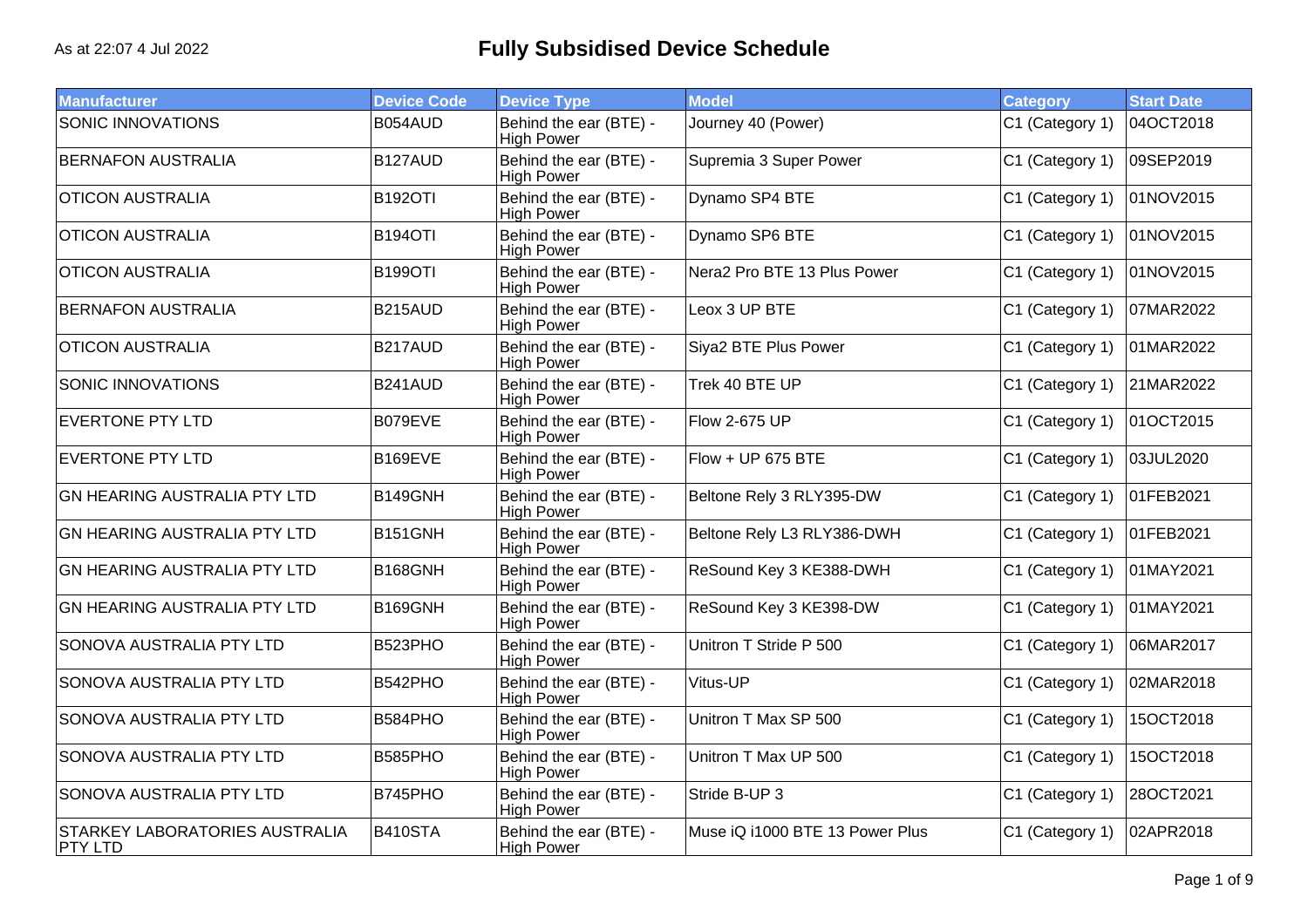| <b>Manufacturer</b>                                     | <b>Device Code</b>   | <b>Device Type</b>                          | <b>Model</b>              | <b>Category</b> | <b>Start Date</b> |
|---------------------------------------------------------|----------------------|---------------------------------------------|---------------------------|-----------------|-------------------|
| Specsavers Pty Ltd                                      | B084SPE              | Behind the ear (BTE) -<br><b>High Power</b> | Advance 238 P 13          | C1 (Category 1) | 19FEB2019         |
| Specsavers Pty Ltd                                      | B247SPE              | Behind the ear (BTE) -<br><b>High Power</b> | Advance 271 UP            | C1 (Category 1) | 11MAR2022         |
| Signia Australia & New Zealand                          | <b>B319SIE</b>       | Behind the ear (BTE) -<br><b>High Power</b> | Motion 1px SP BTE         | C1 (Category 1) | 28AUG2017         |
| <b>BERNAFON AUSTRALIA</b>                               | B049AUD              | Behind the ear (BTE)                        | Mirum 3 CP                | C2 (Category 2) | 01OCT2018         |
| <b>BERNAFON AUSTRALIA</b>                               | B053AUD              | Behind the ear (BTE)                        | Mirum 3 P BTE             | C2 (Category 2) | 01OCT2018         |
| <b>SONIC INNOVATIONS</b>                                | <b>B055SON</b>       | Behind the ear (BTE)                        | Cheer 20 BTE P            | C2 (Category 2) | 01OCT2015         |
| SONIC INNOVATIONS                                       | B056SON              | Behind the ear (BTE)                        | Cheer 20 Nano BTE         | C2 (Category 2) | 01OCT2015         |
| <b>OTICON AUSTRALIA</b>                                 | <b>B158OTI</b>       | Behind the ear (BTE)                        | Nera2 Pro BTE 13          | C2 (Category 2) | 15FEB2015         |
| <b>OTICON AUSTRALIA</b>                                 | <b>B159OTI</b>       | Behind the ear (BTE)                        | Nera2 Pro BTE 13 Power    | C2 (Category 2) | 15FEB2015         |
| <b>OTICON AUSTRALIA</b>                                 | <b>B160OTI</b>       | Behind the ear (BTE)                        | Nera2 Pro Ti BTE          | C2 (Category 2) | 15FEB2015         |
| <b>BERNAFON AUSTRALIA</b>                               | B214AUD              | Behind the ear (BTE)                        | Leox 3 SP BTE             | C2 (Category 2) | 07MAR2022         |
| <b>OTICON AUSTRALIA</b>                                 | B216AUD              | Behind the ear (BTE)                        | Siya2 BTE 85              | C2 (Category 2) | 01MAR2022         |
| <b>SONIC INNOVATIONS</b>                                | B240AUD              | Behind the ear (BTE)                        | Trek 40 BTE SP            | C2 (Category 2) | 21MAR2022         |
| <b>EVERTONE PTY LTD</b>                                 | B167EVE              | Behind the ear (BTE)                        | Flow + 13 P BTE           | C2 (Category 2) | 03JUL2020         |
| <b>EVERTONE PTY LTD</b>                                 | B168EVE              | Behind the ear (BTE)                        | Flow + 312 M BTE          | C2 (Category 2) | 03JUL2020         |
| <b>GN HEARING AUSTRALIA PTY LTD</b>                     | B140GNH              | Behind the ear (BTE)                        | Beltone Rely 3 RLY364-DRW | C2 (Category 2) | 01FEB2021         |
| GN HEARING AUSTRALIA PTY LTD                            | B143GNH              | Behind the ear (BTE)                        | Beltone Rely 3 RLY366-DW  | C2 (Category 2) | 01FEB2021         |
| <b>GN HEARING AUSTRALIA PTY LTD</b>                     | B145GNH              | Behind the ear (BTE)                        | Beltone Rely 3 RLY376-DW  | C2 (Category 2) | 01FEB2021         |
| GN HEARING AUSTRALIA PTY LTD                            | B166GNH              | Behind the ear (BTE)                        | ReSound Key 3 KE367-DW    | C2 (Category 2) | 01MAY2021         |
| GN HEARING AUSTRALIA PTY LTD                            | B <sub>167</sub> GNH | Behind the ear (BTE)                        | ReSound Key 3 KE377-DW    | C2 (Category 2) | 01MAY2021         |
| SONOVA AUSTRALIA PTY LTD                                | B513PHO              | Behind the ear (BTE)                        | Unitron T Stride M 500    | C2 (Category 2) | 06MAR2017         |
| SONOVA AUSTRALIA PTY LTD                                | B518PHO              | Behind the ear (BTE)                        | Unitron T Stride Dura 500 | C2 (Category 2) | 06MAR2017         |
| SONOVA AUSTRALIA PTY LTD                                | B543PHO              | Behind the ear (BTE)                        | Vitus-P                   | C2 (Category 2) | 02MAR2018         |
| SONOVA AUSTRALIA PTY LTD                                | B544PHO              | Behind the ear (BTE)                        | Vitus-micro               | C2 (Category 2) | 02MAR2018         |
| SONOVA AUSTRALIA PTY LTD                                | B704PHO              | Behind the ear (BTE)                        | DX Stride M 3             | C2 (Category 2) | 12OCT2020         |
| <b>STARKEY LABORATORIES AUSTRALIA</b><br><b>PTY LTD</b> | <b>B400STA</b>       | Behind the ear (BTE)                        | Muse iQ i1000 miniBTE 312 | C2 (Category 2) | 02APR2018         |
| STARKEY LABORATORIES AUSTRALIA<br>PTY LTD               | B477STA              | Behind the ear (BTE)                        | Livio 1000 BTE 13         | C2 (Category 2) | 31MAR2020         |
| Specsavers Pty Ltd                                      | B271SPE              | Behind the ear (BTE)                        | Advance 290 miniBTE T     | C2 (Category 2) | 03JUN2022         |
| Signia Australia & New Zealand                          | <b>B370SIE</b>       | Behind the ear (BTE)                        | Motion 13 P BT 1nx        | C2 (Category 2) | 01OCT2019         |
| Signia Australia & New Zealand                          | <b>B372SIE</b>       | Behind the ear (BTE)                        | Motion 13 BT 1nx BTE      | C2 (Category 2) | 01OCT2019         |
| Widex Australia & New Zealand                           | B446SIE              | Behind the ear (BTE)                        | Widex Magnify 50 BTE 13D  | C2 (Category 2) | 01MAY2021         |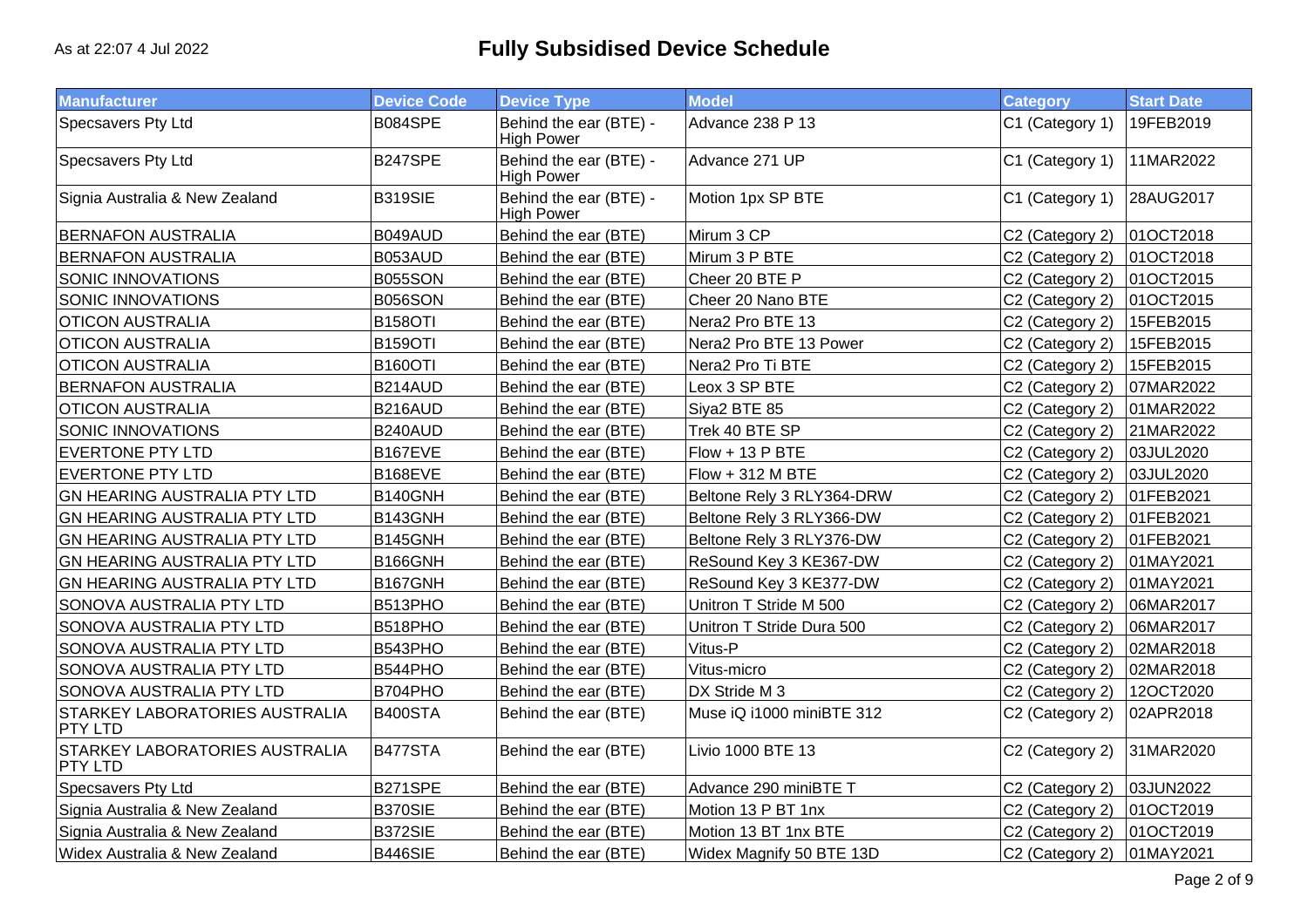| <b>Manufacturer</b>                       | <b>Device Code</b> | <b>Device Type</b>                 | <b>Model</b>              | <b>Category</b> | <b>Start Date</b> |
|-------------------------------------------|--------------------|------------------------------------|---------------------------|-----------------|-------------------|
| Widex Australia & New Zealand             | B454SIE            | Behind the ear (BTE)               | Widex Evoke 50 BTE 13D    | C2 (Category 2) | 01JUN2021         |
| Widex Australia & New Zealand             | <b>B455SIE</b>     | Behind the ear (BTE)               | Widex EVOKE 50 FA         | C2 (Category 2) | 01JUN2021         |
| Widex Australia & New Zealand             | B456SIE            | Behind the ear (BTE)               | Widex EVOKE 50 FA-P       | C2 (Category 2) | 01JUN2021         |
| <b>BERNAFON AUSTRALIA</b>                 | B048AUD            | Behind the ear (BTE) -<br>Open Ear | Mirum 3 CPx               | C2 (Category 2) | 01OCT2018         |
| <b>BERNAFON AUSTRALIA</b>                 | B050AUD            | Behind the ear (BTE) -<br>Open Ear | Mirum 3 Nano              | C2 (Category 2) | 01OCT2018         |
| SONIC INNOVATIONS                         | B055AUD            | Behind the ear (BTE) -<br>Open Ear | Cheer 60 BTE (nano)       | C2 (Category 2) | 04OCT2018         |
| SONIC INNOVATIONS                         | B056AUD            | Behind the ear (BTE) -<br>Open Ear | Cheer 60 BTE (Power)      | C2 (Category 2) | 04OCT2018         |
| <b>OTICON AUSTRALIA</b>                   | <b>B180OTI</b>     | Behind the ear (BTE) -<br>Open Ear | Nera2 Pro miniBTE         | C2 (Category 2) | 15FEB2015         |
| <b>OTICON AUSTRALIA</b>                   | B197AUD            | Behind the ear (BTE) -<br>Open Ear | Oticon Zircon 2 miniBTE T | C2 (Category 2) | 01MAR2022         |
| <b>BERNAFON AUSTRALIA</b>                 | B212AUD            | Behind the ear (BTE) -<br>Open Ear | Alpha 1 miniBTE T         | C2 (Category 2) | 07MAR2022         |
| <b>BERNAFON AUSTRALIA</b>                 | B213AUD            | Behind the ear (BTE) -<br>Open Ear | Zerena 1 BTE 105          | C2 (Category 2) | 07MAR2022         |
| SONIC INNOVATIONS                         | B229AUD            | Behind the ear (BTE) -<br>Open Ear | Radiant 20 miniBTE T      | C2 (Category 2) | 21MAR2022         |
| SONIC INNOVATIONS                         | B239AUD            | Behind the ear (BTE) -<br>Open Ear | Enchant 20 BTE 105        | C2 (Category 2) | 21MAR2022         |
| <b>EVERTONE PTY LTD</b>                   | B052EVE            | Behind the ear (BTE) -<br>Open Ear | Cemia Mini                | C2 (Category 2) | 02OCT2012         |
| STARKEY LABORATORIES AUSTRALIA<br>PTY LTD | B519STA            | Behind the ear (BTE) -<br>Open Ear | Livio 1000 RIC 312        | C2 (Category 2) | 18MAR2022         |
| Specsavers Pty Ltd                        | B199SPE            | Behind the ear (BTE) -<br>Open Ear | <b>Advance 439R 312</b>   | C2 (Category 2) | 21DEC2020         |
| Specsavers Pty Ltd                        | <b>B200SPE</b>     | Behind the ear (BTE) -<br>Open Ear | Advance 219 RIC           | C2 (Category 2) | 26APR2021         |
| <b>Specsavers Pty Ltd</b>                 | <b>B230SPE</b>     | Behind the ear (BTE) -<br>Open Ear | Advance 271 R 312         | C2 (Category 2) | 24SEP2021         |
| Specsavers Pty Ltd                        | <b>B261SPE</b>     | Behind the ear (BTE) -<br>Open Ear | Advance 290 miniRITE T    | C2 (Category 2) | 03JUN2022         |
| Widex Australia & New Zealand             | B445SIE            | Behind the ear (BTE) -<br>Open Ear | Widex Magnify 50 BTE 312  | C2 (Category 2) | 01MAY2021         |
| Widex Australia & New Zealand             | B457SIE            | Behind the ear (BTE) -<br>Open Ear | Widex EVOKE 50 FA-M       | C2 (Category 2) | 01JUN2021         |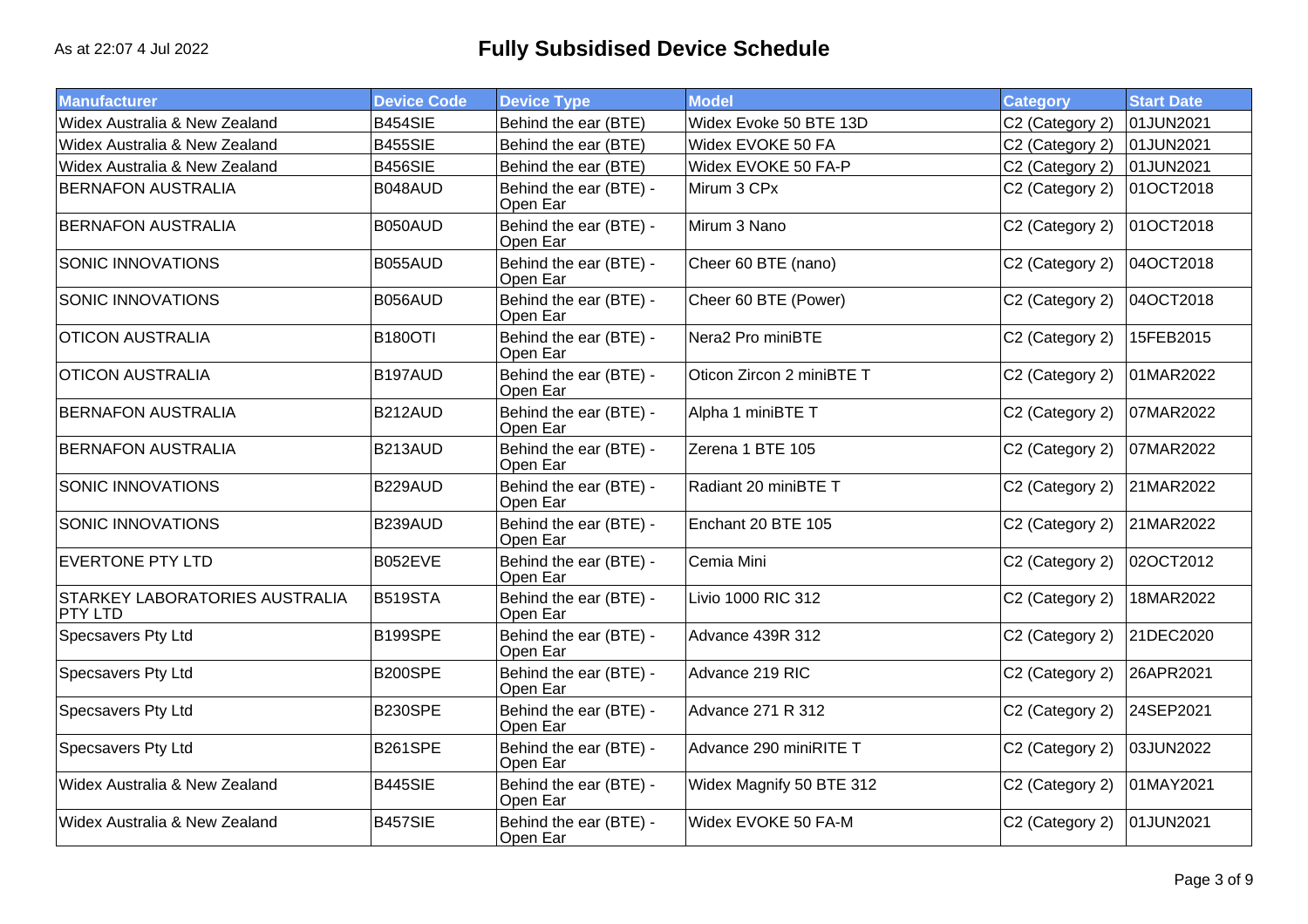| <b>Manufacturer</b>                                     | <b>Device Code</b> | <b>Device Type</b>               | <b>Model</b>                   | <b>Category</b>           | <b>Start Date</b> |
|---------------------------------------------------------|--------------------|----------------------------------|--------------------------------|---------------------------|-------------------|
| <b>EVERTONE PTY LTD</b>                                 | C062EVE            | Completely in the canal<br>(CIC) | Flow 2 CIC                     | C3 (Category 3)           | 01JAN2016         |
| <b>EVERTONE PTY LTD</b>                                 | C089EVE            | Completely in the canal<br>(CIC) | $Flow + 10 CIC$                | C3 (Category 3)           | 03JUL2020         |
| Specsavers Pty Ltd                                      | C187SPE            | Completely in the canal<br>(CIC) | Advance 218 CIC                | C3 (Category 3)           | 26APR2021         |
| Specsavers Pty Ltd                                      | C188SPE            | Completely in the canal<br>(CIC) | Advance 218 IIC                | C3 (Category 3)           | 26APR2021         |
| <b>OTICON AUSTRALIA</b>                                 | C049AUD            | In the canal (ITC)               | Nera2 Pro ITC omni             | C3 (Category 3)           | 01SEP2018         |
| <b>BERNAFON AUSTRALIA</b>                               | C050AUD            | In the canal (ITC)               | Mirum 3 ITC                    | C3 (Category 3)           | 01OCT2018         |
| <b>SONIC INNOVATIONS</b>                                | C057AUD            | In the canal (ITC)               | Cheer 60 ITC (Omni)            | C3 (Category 3)           | 04OCT2018         |
| <b>BERNAFON AUSTRALIA</b>                               | C073AUD            | In the canal (ITC)               | Zerena 1 ITC                   | C3 (Category 3)           | 07MAR2022         |
| <b>OTICON AUSTRALIA</b>                                 | C074AUD            | In the canal (ITC)               | Siya2 ITC                      | C3 (Category 3)           | 01MAR2022         |
| <b>SONIC INNOVATIONS</b>                                | C075AUD            | In the canal (ITC)               | Enchant 20 ITC                 | C3 (Category 3)           | 21MAR2022         |
| SONIC INNOVATIONS                                       | C079SON            | In the canal (ITC)               | Cheer 20 ITC                   | C3 (Category 3)           | 01OCT2015         |
| <b>EVERTONE PTY LTD</b>                                 | C061EVE            | In the canal (ITC)               | Flow 2 ITC                     | C3 (Category 3)           | 01JAN2016         |
| <b>EVERTONE PTY LTD</b>                                 | C088EVE            | In the canal (ITC)               | $Flow + 312$ ITE               | C3 (Category 3)           | 03JUL2020         |
| <b>GN HEARING AUSTRALIA PTY LTD</b>                     | C172GNH            | In the canal (ITC)               | Beltone Rely 3 RLY3ITC-DW      | C3 (Category 3)           | 01FEB2021         |
| <b>GN HEARING AUSTRALIA PTY LTD</b>                     | C176GNH            | In the canal (ITC)               | ReSound Key 3 KE3ITC-DW        | C3 (Category 3)           | 01MAY2021         |
| SONOVA AUSTRALIA PTY LTD                                | C295PHO            | In the canal (ITC)               | Unitron T Insera 500 W 312 Dir | C3 (Category 3)           | 16OCT2017         |
| SONOVA AUSTRALIA PTY LTD                                | C311PHO            | In the canal (ITC)               | DX Insera 312 OMNI 3           | C3 (Category 3)           | 12OCT2020         |
| SONOVA AUSTRALIA PTY LTD                                | C312PHO            | In the canal (ITC)               | DX Insera W 312 DIRECTIONAL 3  | C3 (Category 3)           | 12OCT2020         |
| <b>STARKEY LABORATORIES AUSTRALIA</b><br><b>PTY LTD</b> | C160STA            | In the canal (ITC)               | Muse iQ i1000 ITC              | C3 (Category 3)           | 02APR2018         |
| <b>STARKEY LABORATORIES AUSTRALIA</b><br><b>PTY LTD</b> | C161STA            | In the canal (ITC)               | Muse iQ 1000 ITC               | C3 (Category 3)           | 02APR2018         |
| Specsavers Pty Ltd                                      | C184SPE            | In the canal (ITC)               | Advance 218 ITC                | C3 (Category 3)           | 26APR2021         |
| Signia Australia & New Zealand                          | <b>C256SIE</b>     | In the canal (ITC)               | Insio ITC 1nx                  | C3 (Category 3)           | 01AUG2020         |
| Widex Australia & New Zealand                           | <b>C259SIE</b>     | In the canal (ITC)               | Widex Magnify 50 XP            | C3 (Category 3)           | 01MAY2021         |
| <b>OTICON AUSTRALIA</b>                                 | I021AUD            | In the ear (ITE)                 | Nera2 Pro ITE omni             | C3 (Category 3)           | 01SEP2018         |
| <b>BERNAFON AUSTRALIA</b>                               | I029AUD            | In the ear (ITE)                 | Zerena 1 ITE FS                | C3 (Category 3)           | 07MAR2022         |
| <b>BERNAFON AUSTRALIA</b>                               | I030AUD            | In the ear (ITE)                 | Zerena 1 ITE HS                | C3 (Category 3)           | 07MAR2022         |
| <b>OTICON AUSTRALIA</b>                                 | <b>I031AUD</b>     | In the ear (ITE)                 | Siya2 ITE                      | C3 (Category 3)           | 01MAR2022         |
| <b>SONIC INNOVATIONS</b>                                | I032AUD            | In the ear (ITE)                 | Enchant 20 ITE                 | C3 (Category 3)           | 21MAR2022         |
| <b>EVERTONE PTY LTD</b>                                 | <b>I033EVE</b>     | In the ear (ITE)                 | Flow 2 ITE In the Ear          | C3 (Category 3)           | 18JUN2016         |
| <b>GN HEARING AUSTRALIA PTY LTD</b>                     | 1048GNH            | In the ear (ITE)                 | Beltone Rely 3 RLY3ITE-DW      | C3 (Category 3) 01FEB2021 |                   |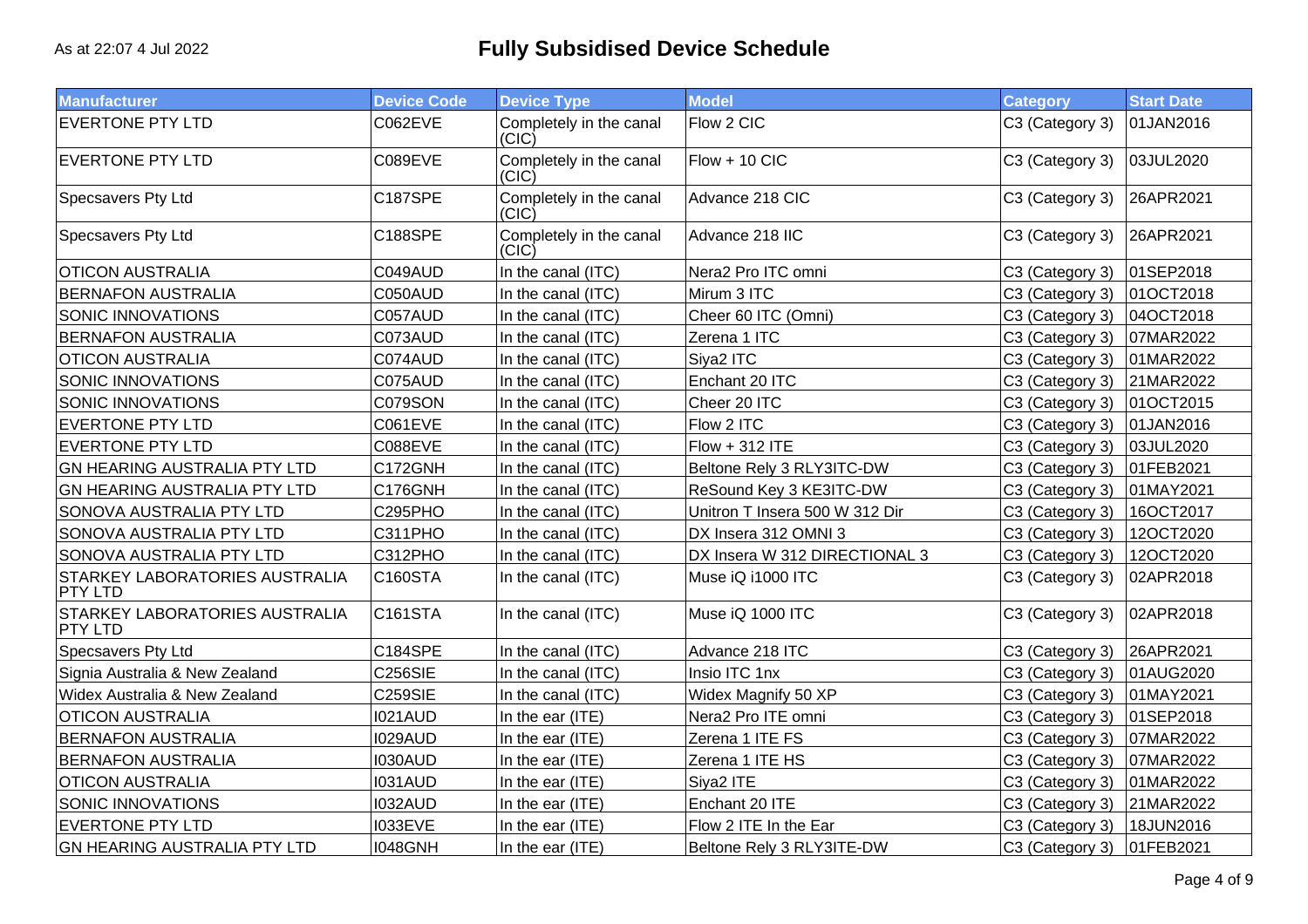| <b>Manufacturer</b>                       | <b>Device Code</b> | <b>Device Type</b>                           | <b>Model</b>                                                                     | <b>Category</b>      | <b>Start Date</b> |
|-------------------------------------------|--------------------|----------------------------------------------|----------------------------------------------------------------------------------|----------------------|-------------------|
| GN HEARING AUSTRALIA PTY LTD              | <b>I050GNH</b>     | In the ear (ITE)                             | ReSound Key 3 KE3ITE-DW                                                          | C3 (Category 3)      | 01MAY2021         |
| SONOVA AUSTRALIA PTY LTD                  | 1135PHO            | In the ear (ITE)                             | Unitron T Insera 500 W 13 Dir                                                    | C3 (Category 3)      | 16OCT2017         |
| STARKEY LABORATORIES AUSTRALIA<br>PTY LTD | <b>I080STA</b>     | In the ear (ITE)                             | Muse iQ i1000 ITE                                                                | C3 (Category 3)      | 02APR2018         |
| STARKEY LABORATORIES AUSTRALIA<br>PTY LTD | <b>I081STA</b>     | In the ear (ITE)                             | Muse iQ 1000 ITE                                                                 | C3 (Category 3)      | 02APR2018         |
| Specsavers Pty Ltd                        | <b>I055SPE</b>     | In the ear (ITE)                             | Advance 218 ITE                                                                  | C3 (Category 3)      | 26APR2021         |
| Signia Australia & New Zealand            | <b>I198SIE</b>     | In the ear (ITE)                             | Insio ITE 1nx                                                                    | C3 (Category 3)      | 01AUG2020         |
| Widex Australia & New Zealand             | <b>I200SIE</b>     | In the ear (ITE)                             | Widex EVOKE 50 XP                                                                | C3 (Category 3)      | 01JUN2021         |
| Amber Technology Pty Ltd                  | <b>N0237AD</b>     | <b>Alternative Listening</b><br>Device (ALD) | PKT2.0 Williams Sound PockeTalker 2.0                                            | NS (Non<br>Standard) | 17APR2020         |
| Amber Technology Pty Ltd                  | <b>N0268AD</b>     | <b>Alternative Listening</b><br>Device (ALD) | PKT D1 EH Williams Sound PockeTalker<br>Ultra                                    | NS (Non<br>Standard) | 14JUL2021         |
| Audeara                                   | <b>N0205AD</b>     | <b>Alternative Listening</b><br>Device (ALD) | A-01 Headphones + BT-01 Bundle                                                   | NS (Non<br>Standard) | 25JUL2018         |
| Audeara                                   | N0281AD            | <b>Alternative Listening</b><br>Device (ALD) | A-02 TV Bundle (Headphones + TV<br>Streamer)                                     | NS (Non<br>Standard) | 02FEB2022         |
| Madison Technologies                      | N0225AD            | Alternative Listening<br>Device (ALD)        | Humantechnik EARIS A-4100-0 Premium<br>TV Listening System & Personal Amplifier  | NS (Non<br>Standard) | 18FEB2020         |
| Madison Technologies                      | <b>N0226AD</b>     | Alternative Listening<br>Device (ALD)        | Humantechnik EARIS XS A-4102-0 TV<br>Listening System - Underchin Style          | NS (Non<br>Standard) | 18FEB2020         |
| Madison Technologies                      | <b>N0227AD</b>     | <b>Alternative Listening</b><br>Device (ALD) | Humantechnik EARIS XS A-4112-0 TV<br>Listening System Pocket Receiver Style      | NS (Non<br>Standard) | 18FEB2020         |
| Madison Technologies                      | <b>N0228AD</b>     | Alternative Listening<br>Device (ALD)        | Humantechnik SONUMAXX 2.4 TV<br>Listening System & Personal Amplifier            | NS (Non<br>Standard) | 18FEB2020         |
| <b>Madison Technologies</b>               | <b>N0229AD</b>     | Alternative Listening<br>Device (ALD)        | Tiviton TV Listening System / Personal<br>Amplifier / DAB+ Radio Underchin Style | NS (Non<br>Standard) | 18FEB2020         |
| Madison Technologies                      | <b>N0230AD</b>     | <b>Alternative Listening</b><br>Device (ALD) | Sonumaxx BT TV Listening System /<br>Personal Amplifier / Bluetooth Headset      | NS (Non<br>Standard) | 18FEB2020         |
| Madison Technologies                      | N0233AD            | Alternative Listening<br>Device (ALD)        | Humantechnik Crescendo 60 Personal<br>Amplifier                                  | NS (Non<br>Standard) | 18FEB2020         |
| Nuheara                                   | <b>N0242AD</b>     | <b>Alternative Listening</b><br>Device (ALD) | <b>NU318</b>                                                                     | NS (Non<br>Standard) | 01AUG2020         |
| ORICOM INTERNATIONAL PTY LTD              | <b>N0068AD</b>     | Alternative Listening<br>Device (ALD)        | <b>CLA9T Personal Amplifier</b>                                                  | NS (Non<br>Standard) | 11JAN2010         |
| ORICOM INTERNATIONAL PTY LTD              | <b>N0081AD</b>     | Alternative Listening<br>Device (ALD)        | TV 7300                                                                          | NS (Non<br>Standard) | 22JUN2012         |
| <b>PHOENIX HEARING INSTRUMENTS</b>        | <b>N0030AD</b>     | <b>Alternative Listening</b><br>Device (ALD) | PockeTalker D1 - Wide Range Earphone                                             | NS (Non<br>Standard) | 01OCT2005         |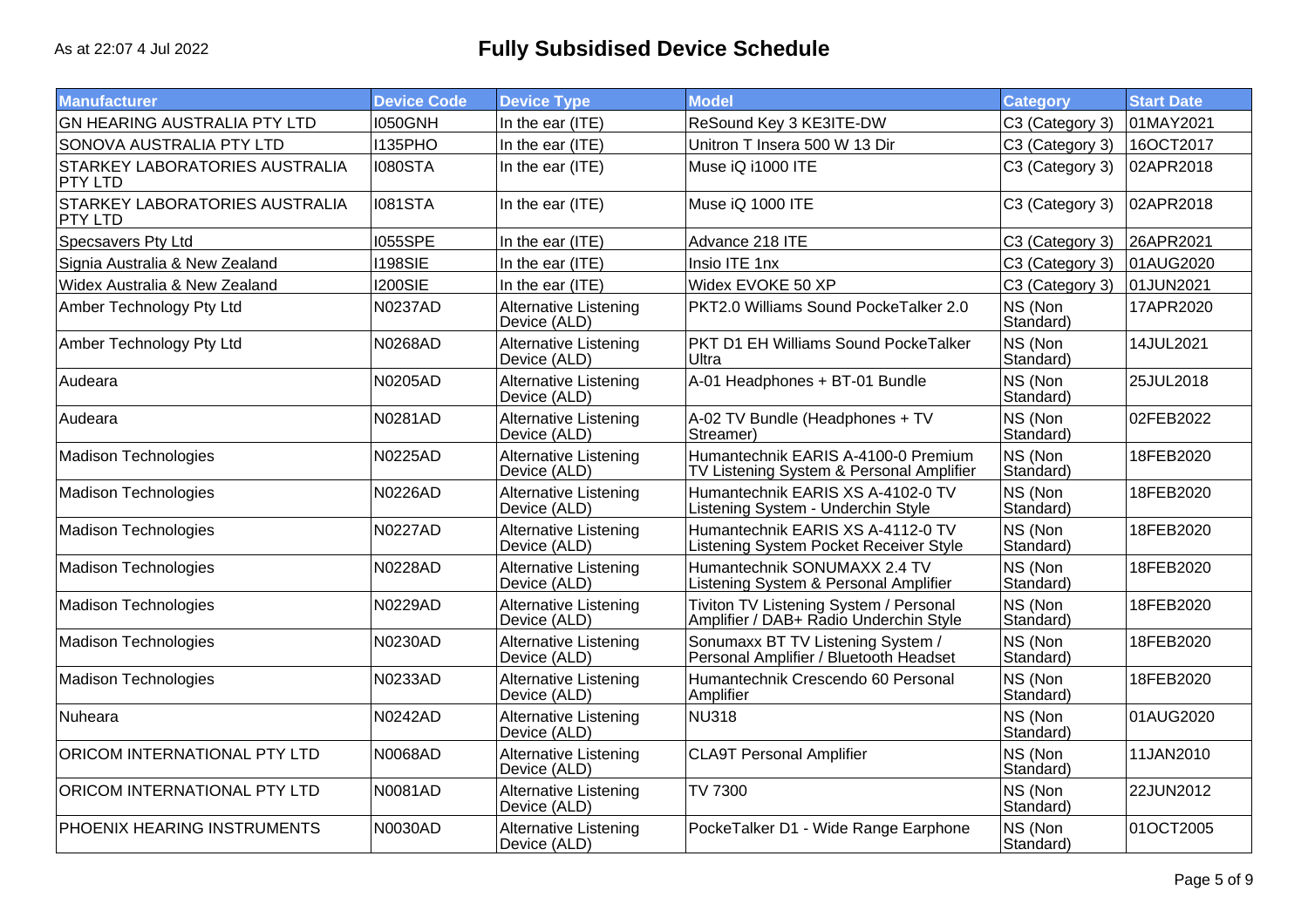| <b>Manufacturer</b>                        | <b>Device Code</b> | <b>Device Type</b>                           | <b>Model</b>                                            | <b>Category</b>      | <b>Start Date</b> |
|--------------------------------------------|--------------------|----------------------------------------------|---------------------------------------------------------|----------------------|-------------------|
| PHOENIX HEARING INSTRUMENTS                | N0032AD            | <b>Alternative Listening</b><br>Device (ALD) | PockeTalker D1 - Headphone                              | NS (Non<br>Standard) | 01OCT2005         |
| PHOENIX HEARING INSTRUMENTS                | N0083AD            | Alternative Listening<br>Device (ALD)        | <b>TVSoundBox</b>                                       | NS (Non<br>Standard) | 01MAY2014         |
| <b>SILENT PARTY PTY LTD</b>                | N0082AD            | <b>Alternative Listening</b><br>Device (ALD) | Silent Safaris SS-H03 wireless headphone<br>system      | NS (Non<br>Standard) | 26FEB2013         |
| SONOVA HEARING AUSTRALIA PTY LTD           | N0283AD            | <b>Alternative Listening</b><br>Device (ALD) | Sennheiser RS 195                                       | NS (Non<br>Standard) | 13MAR2022         |
| SONOVA HEARING AUSTRALIA PTY LTD           | N0284AD            | <b>Alternative Listening</b><br>Device (ALD) | <b>RR FLEX</b>                                          | NS (Non<br>Standard) | 13MAR2022         |
| SONOVA HEARING AUSTRALIA PTY LTD           | N0285AD            | <b>Alternative Listening</b><br>Device (ALD) | FLEX5000/HD569 BUNDLE                                   | NS (Non<br>Standard) | 13MAR2022         |
| SONOVA HEARING AUSTRALIA PTY LTD           | N0286AD            | <b>Alternative Listening</b><br>Device (ALD) | <b>FLEX5000</b>                                         | NS (Non<br>Standard) | 13MAR2022         |
| SONOVA HEARING AUSTRALIA PTY LTD           | N0287AD            | <b>Alternative Listening</b><br>Device (ALD) | Momentum True Wireless 2                                | NS (Non<br>Standard) | 13MAR2022         |
| SONOVA HEARING AUSTRALIA PTY LTD           | N0290AD            | Alternative Listening<br>Device (ALD)        | <b>RS 5200</b>                                          | NS (Non<br>Standard) | 23MAY2022         |
| <b>XENONOZ</b>                             | N0224AD            | <b>Alternative Listening</b><br>Device (ALD) | <b>BeHear NOW</b>                                       | NS (Non<br>Standard) | 13NOV2019         |
| WORD OF MOUTH TECHNOLOGY PTY<br><b>LTD</b> | N0076AD            | <b>Alternative Listening</b><br>Device (ALD) | BE2032 Bellman Mino with Headphones                     | NS (Non<br>Standard) | 13JAN2011         |
| WORD OF MOUTH TECHNOLOGY PTY<br>LTD        | N0077AD            | <b>Alternative Listening</b><br>Device (ALD) | BE2035 Bellman Mino with Earbuds                        | NS (Non<br>Standard) | 13JAN2011         |
| WORD OF MOUTH TECHNOLOGY PTY<br><b>LTD</b> | N0252AD            | <b>Alternative Listening</b><br>Device (ALD) | BE8053-H Maxi PRO Personal Amplifier<br>with Headphones | NS (Non<br>Standard) | 29SEP2020         |
| WORD OF MOUTH TECHNOLOGY PTY<br>LTD.       | N0253AD            | <b>Alternative Listening</b><br>Device (ALD) | BE8053-E Maxi PRO Personal Amplifier with<br>Earphones  | NS (Non<br>Standard) | 29SEP2020         |
| WORD OF MOUTH TECHNOLOGY PTY<br>LTD        | N0288AD            | <b>Alternative Listening</b><br>Device (ALD) | BE8054H Maxi Pro System w Headphones                    | NS (Non<br>Standard) | 27APR2022         |
| WORD OF MOUTH TECHNOLOGY PTY<br>LTD        | N0289AD            | <b>Alternative Listening</b><br>Device (ALD) | BE8054E Maxi Pro System w Earphones                     | NS (Non<br>Standard) | 27APR2022         |
| <b>OTICON AUSTRALIA</b>                    | N0269BI            | <b>BiCROS</b>                                | <b>Oticon CROS PX Transmitter</b>                       | NS (Non<br>Standard) | 17AUG2021         |
| <b>BERNAFON AUSTRALIA</b>                  | N0270BI            | <b>BiCROS</b>                                | <b>CROS miniRITE T R</b>                                | NS (Non<br>Standard) | 27AUG2021         |
| <b>SONIC INNOVATIONS</b>                   | N0273BI            | <b>BiCROS</b>                                | <b>CROS MNR T R</b>                                     | NS (Non<br>Standard) | 10SEP2021         |
| <b>OTICON AUSTRALIA</b>                    | N0282BI            | <b>BiCROS</b>                                | <b>CROS/BiCROS R PL</b>                                 | NS (Non<br>Standard) | 07MAR2022         |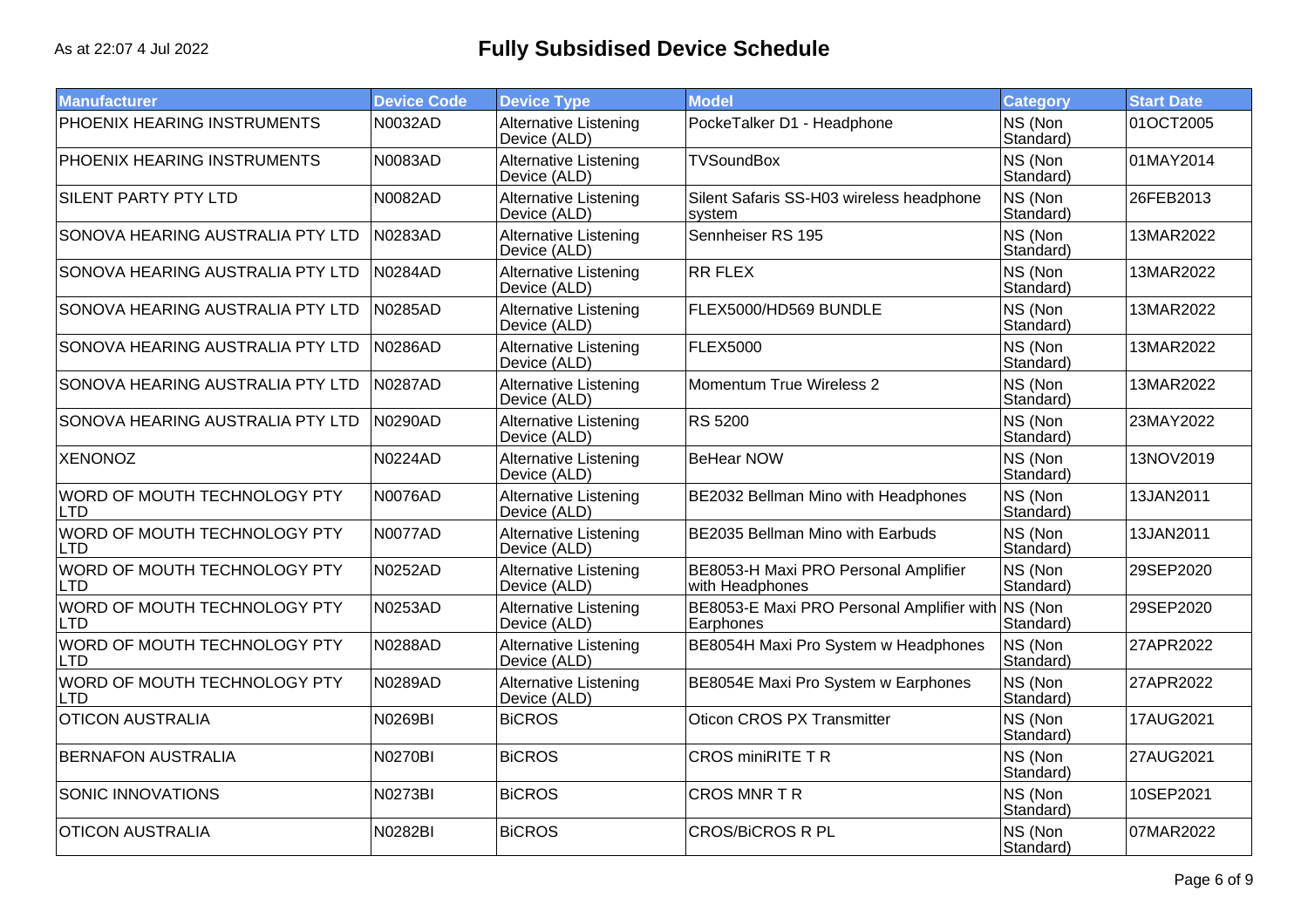| <b>Manufacturer</b>                                     | <b>Device Code</b> | <b>Device Type</b> | <b>Model</b>                                                | <b>Category</b>      | <b>Start Date</b> |
|---------------------------------------------------------|--------------------|--------------------|-------------------------------------------------------------|----------------------|-------------------|
| <b>BERNAFON AUSTRALIA</b>                               | N0291BI            | <b>BiCROS</b>      | <b>CROS miniRITE T R Private Label</b>                      | NS (Non<br>Standard) | 20JUN2022         |
| STARKEY LABORATORIES AUSTRALIA<br><b>PTY LTD</b>        | N0197BI            | <b>BiCROS</b>      | Muse iQ BTE 13 Power Plus CROS<br><b>BiCROS</b> transmitter | NS (Non<br>Standard) | 02APR2018         |
| STARKEY LABORATORIES AUSTRALIA<br><b>PTY LTD</b>        | N0217BI            | <b>BiCROS</b>      | Livio AI CROS/BiCROS Transmitter RIC312                     | NS (Non<br>Standard) | 24MAY2019         |
| STARKEY LABORATORIES AUSTRALIA<br>PTY LTD               | N0218BI            | <b>BiCROS</b>      | Livio AI CROS/BiCROS Transmitter RIC R                      | NS (Non<br>Standard) | 24MAY2019         |
| <b>STARKEY LABORATORIES AUSTRALIA</b><br><b>PTY LTD</b> | N0219BI            | <b>BiCROS</b>      | Livio AI CROS/BiCROS Transmitter BTE 13                     | NS (Non<br>Standard) | 24MAY2019         |
| <b>STARKEY LABORATORIES AUSTRALIA</b><br>PTY LTD        | N0243BI            | <b>BiCROS</b>      | Livio Edge AI BTE 13 CROS/BiCROS<br>Transmitter             | NS (Non<br>Standard) | 04MAY2020         |
| STARKEY LABORATORIES AUSTRALIA<br><b>PTY LTD</b>        | N0244BI            | <b>BiCROS</b>      | Livio Edge AI RIC 312 CROS/BiCROS<br>Transmitter            | NS (Non<br>Standard) | 04MAY2020         |
| STARKEY LABORATORIES AUSTRALIA<br><b>PTY LTD</b>        | N0245BI            | <b>BICROS</b>      | Livio Edge AI RIC R CROS/BiCROS<br>Transmitter              | NS (Non<br>Standard) | 04MAY2020         |
| STARKEY LABORATORIES AUSTRALIA<br><b>PTY LTD</b>        | N0278BI            | <b>BiCROS</b>      | Evolv AI CROS/BiCROS Transmitter RIC<br>312                 | NS (Non<br>Standard) | 29MAR2022         |
| STARKEY LABORATORIES AUSTRALIA<br><b>PTY LTD</b>        | N0279BI            | <b>BiCROS</b>      | Evolv AI CROS/BiCROS Transmitter RIC R                      | NS (Non<br>Standard) | 29MAR2022         |
| STARKEY LABORATORIES AUSTRALIA<br>PTY LTD               | N0280BI            | <b>BiCROS</b>      | Evolv AI CROS/BiCROS Transmitter BTE 13                     | NS (Non<br>Standard) | 29MAR2022         |
| Signia Australia & New Zealand                          | <b>N0198BI</b>     | <b>BiCROS</b>      | Nx BICROS/CROS Transmitter                                  | NS (Non<br>Standard) | 19MAR2018         |
| Signia Australia & New Zealand                          | N0199BI            | <b>BiCROS</b>      | Silk nx CROS/BICROS Transmitter                             | NS (Non<br>Standard) | 14MAY2018         |
| Signia Australia & New Zealand                          | <b>N0206BI</b>     | <b>BiCROS</b>      | Pure C&G Nx BICROS/CROS Transmitter                         | NS (Non<br>Standard) | 01MAR2019         |
| WS Audiology Australia & New Zealand                    | N0259BI            | <b>BiCROS</b>      | AMPLI-CROS R MC R SI (prev N0246BI)                         | NS (Non<br>Standard) | 20SEP2020         |
| WS Audiology Australia & New Zealand                    | N0260BI            | <b>BiCROS</b>      | AMPLI-CROS R 312 MC SI (prev N0247BI)                       | NS (Non<br>Standard) | 20SEP2020         |
| WS Audiology Australia & New Zealand                    | N0261BI            | <b>BiCROS</b>      | AMPLI-CROS I MC 10STD R SI (prev<br>N0248BI)                | NS (Non<br>Standard) | 20SEP2020         |
| Widex Australia & New Zealand                           | <b>N0266BI</b>     | <b>BiCROS</b>      | Widex CROS/BiCROS RIC (Wireless)                            | NS (Non<br>Standard) | 01JUL2021         |
| Widex Australia & New Zealand                           | <b>N0267BI</b>     | <b>BiCROS</b>      | Widex CROS/BiCROS BTE (Wireless)                            | NS (Non<br>Standard) | 01JUN2021         |
| Signia Australia & New Zealand                          | <b>N0271BI</b>     | <b>BiCROS</b>      | Styletto AX CROS/BICROS Transmitter                         | NS (Non<br>Standard) | 01SEP2021         |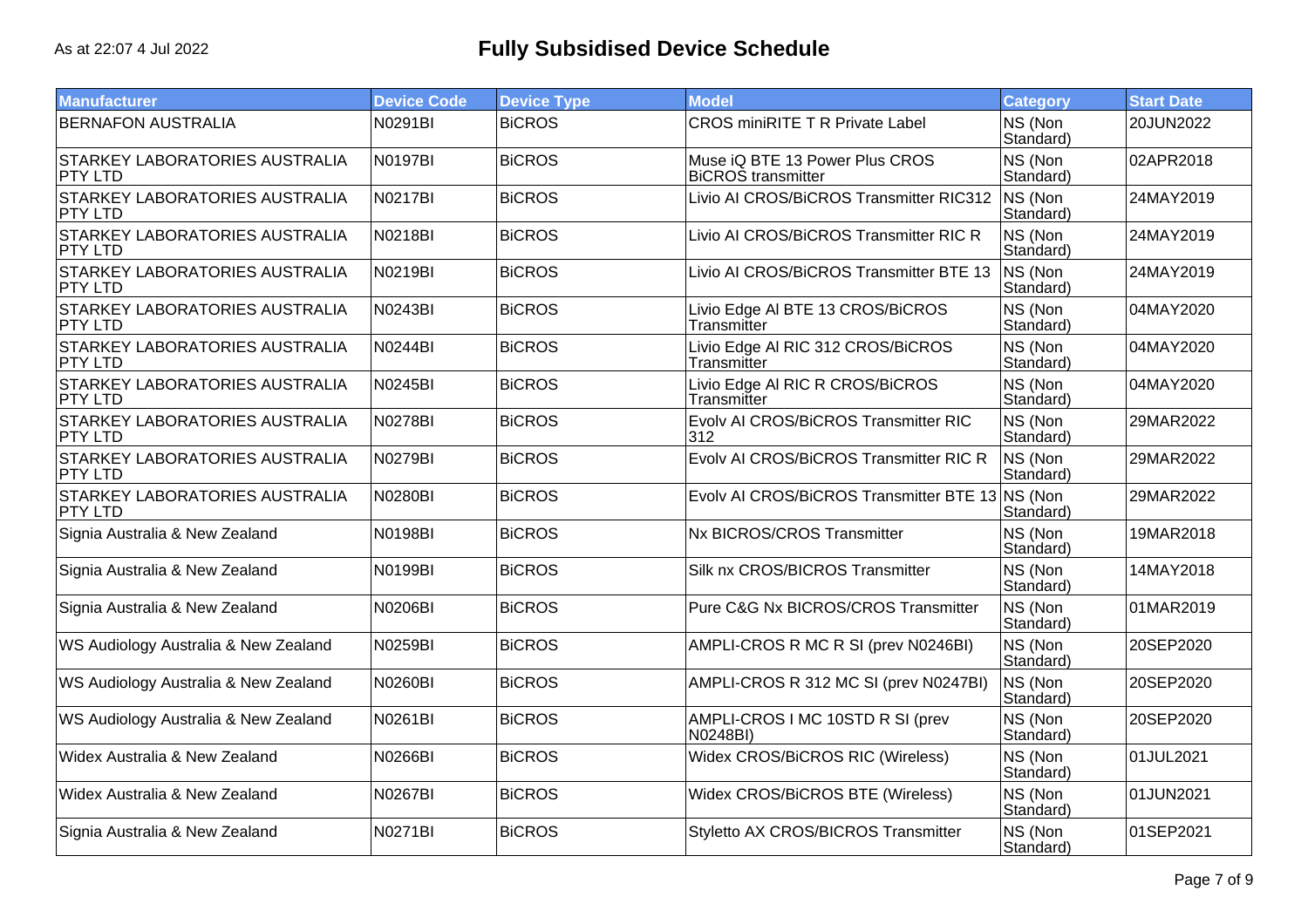| <b>Manufacturer</b>                              | <b>Device Code</b> | <b>Device Type</b> | <b>Model</b>                         | <b>Category</b>      | <b>Start Date</b> |
|--------------------------------------------------|--------------------|--------------------|--------------------------------------|----------------------|-------------------|
| Signia Australia & New Zealand                   | N0272BI            | <b>BiCROS</b>      | Pure 312 AX CROS/BICROS Transmitter  | NS (Non<br>Standard) | 01SEP2021         |
| WS Audiology Australia & New Zealand             | N0274BI            | <b>BiCROS</b>      | ampli-cros R AX R                    | NS (Non<br>Standard) | 01SEP2021         |
| <b>OTICON AUSTRALIA</b>                          | <b>N0223CR</b>     | <b>CROS</b>        | Oticon CROS/BiCROS                   | NS (Non<br>Standard) | 01SEP2019         |
| <b>OTICON AUSTRALIA</b>                          | <b>N0257CR</b>     | <b>CROS</b>        | <b>CROS/BiCROS PL</b>                | NS (Non<br>Standard) | 24DEC2020         |
| SONOVA AUSTRALIA PTY LTD                         | N0179CR            | <b>CROS</b>        | CROS/BiCROS B-312                    | NS (Non<br>Standard) | 17OCT2016         |
| SONOVA AUSTRALIA PTY LTD                         | N0180CR            | <b>CROS</b>        | <b>CROS/BiCROS B-13</b>              | NS (Non<br>Standard) | 17OCT2016         |
| SONOVA AUSTRALIA PTY LTD                         | <b>N0187CR</b>     | <b>CROS</b>        | CROS/BiCROS B-312 Custom             | NS (Non<br>Standard) | 25SEP2017         |
| SONOVA AUSTRALIA PTY LTD                         | <b>N0188CR</b>     | <b>CROS</b>        | <b>CROS/BiCROS B-13 Custom</b>       | NS (Non<br>Standard) | 25SEP2017         |
| SONOVA AUSTRALIA PTY LTD                         | N0189CR            | <b>CROS</b>        | Naida Link CROS                      | NS (Non<br>Standard) | 25SEP2017         |
| SONOVA AUSTRALIA PTY LTD                         | <b>N0201CR</b>     | <b>CROS</b>        | <b>CROS/BiCROS B-R</b>               | NS (Non<br>Standard) | 07MAY2018         |
| SONOVA AUSTRALIA PTY LTD                         | N0275CR            | <b>CROS</b>        | CROS P-13                            | NS (Non<br>Standard) | 25OCT2021         |
| SONOVA AUSTRALIA PTY LTD                         | N0276CR            | <b>CROS</b>        | Phonak CROS P-R                      | NS (Non<br>Standard) | 25OCT2021         |
| STARKEY LABORATORIES AUSTRALIA<br><b>PTY LTD</b> | N0211CR            | <b>CROS</b>        | Livio CROS/BiCROS Transmitter RIC312 | NS (Non<br>Standard) | 15APR2019         |
| <b>STARKEY LABORATORIES AUSTRALIA</b><br>PTY LTD | N0213CR            | <b>CROS</b>        | Livio CROS/BiCROS Transmitter BTE 13 | NS (Non<br>Standard) | 15APR2019         |
| Specsavers Pty Ltd                               | <b>N0238CR</b>     | <b>CROS</b>        | Advance CROS RIC Li                  | NS (Non<br>Standard) | 18MAY2020         |
| Specsavers Pty Ltd                               | <b>N0264CR</b>     | <b>CROS</b>        | Advance CROS RIC 19                  | NS (Non<br>Standard) | 26APR2021         |
| Specsavers Pty Ltd                               | N0265CR            | <b>CROS</b>        | Advance CROS RIC Li 19               | NS (Non<br>Standard) | 26APR2021         |
| Signia Australia & New Zealand                   | <b>N0239CR</b>     | <b>CROS</b>        | Pure C&G X BICROS/CROS Transmitter   | NS (Non<br>Standard) | 01JUL2020         |
| Signia Australia & New Zealand                   | <b>N0240CR</b>     | <b>CROS</b>        | Pure 312 X BICROS/CROS Transmitter   | NS (Non<br>Standard) | 01JUL2020         |
| Signia Australia & New Zealand                   | <b>N0241CR</b>     | <b>CROS</b>        | Silk X CROS/BICROS Transmitter       | NS (Non<br>Standard) | 01JUL2020         |